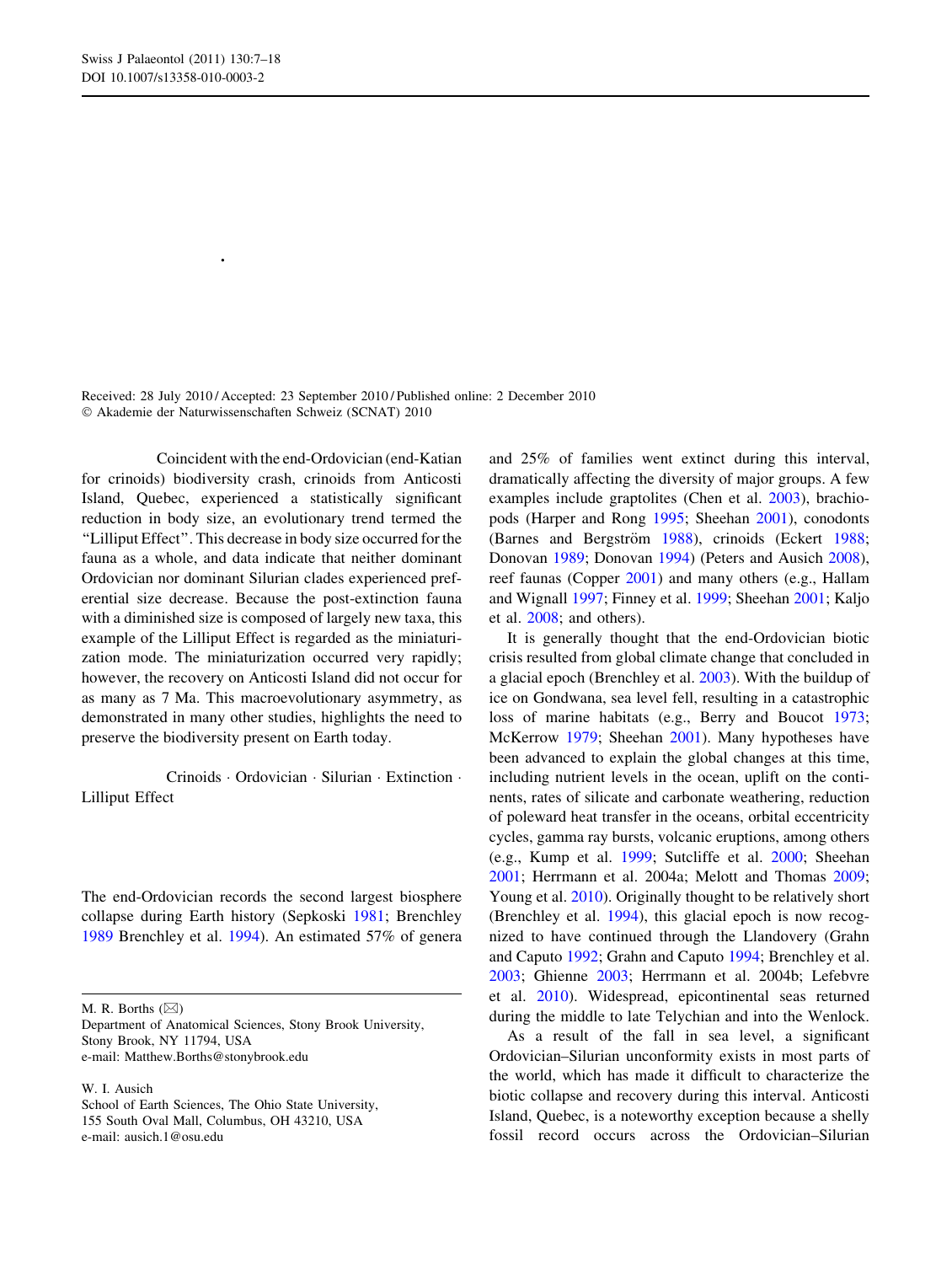<span id="page-1-0"></span>boundary in a nearly complete section from the upper Katian through much of the Telychian (Fig. 1). We utilize this boundary section to explore the changing morphology of crinoids through the Ordovician–Silurian biodiversity crisis.

Paleozoic crinoids are divided into three macroevolutionary faunas: early Paleozoic crinoid evolutionary fauna (CEF), middle Paleozoic CEF, and late Paleozoic CEF. These evolutionary faunas are distinct at high taxonomic levels, i.e., subclasses and orders (Baumiller [1993;](#page-9-0) Ausich et al. [1994](#page-9-0)). The end-Ordovician biotic crisis was significant for crinoid evolutionary history; it coincided with the



Fig. 1 Stratigraphic section on Anticosti Island from Jin and Copper

change from the early Paleozoic to the middle Paleozoic CEF. The early Paleozoic CEF fauna was dominated by disparid, diplobathrid camerate, and hybocrinid crinoids and existed throughout the Ordovician. After the end-Ordovician extinction, the middle Paleozoic fauna, characterized by cladid, monobathrid camerate, and flexible crinoids became dominant. End-Ordovician extinctions among crinoids were studied by Eckert ([1988](#page-10-0)). Significant new crinoid faunas have been described recently from Anticosti Island (Ausich and Copper [2010](#page-9-0)), and Peters and Ausich [\(2008\)](#page-10-0) combined these new data with a revised, global compendium of Ordovician through Llandovery crinoid faunas. At a global scale, an end-Ordovician crinoid mass extinction was confirmed (Peters and Ausich [2008\)](#page-10-0). A single significant extinction event occurred at the end of the Katian, and crinoid faunas did not fully assume the characteristics of a typical middle Paleozoic fauna until the late Llandovery. A pattern observed during collection of the Anticosti Island specimens was that crinoids from formations immediately above and below the Ordovician–Silurian boundary were generally smaller than specimens either stratigraphically higher or lower than the boundary interval. If so, this would be a Paleozoic example of the "Lilliput Effect" (Urbanek [1993](#page-11-0); Twitchett [2006;](#page-11-0) Harries and Knor [2009](#page-10-0) and references cited therein). The present study tests this field observation to determine whether the end-Ordovician biotic crisis was associated with body-size reduction of crinoids on Anticosti Island. Furthermore, if present, how was this change manifest within crinoid clades, as well as the entire fauna?

#### Lilliput Effect

Size is among the most recognizable attribute of an organism. Therefore, it is not surprising that evolutionary trends in body size changes have been recognized for some time and now codified as ''Cope's Rule'' and ''Lilliput Effect'' (for example, see Stanley [1973;](#page-10-0) Hone and Benton [2005](#page-10-0); Hone et al. [2005](#page-10-0); Hone and Benton [2007\)](#page-10-0). Urbanek [\(1993](#page-11-0)) coined Lilliput Effect for a trend of size reduction and rebound in a Late Silurian graptolite fauna. During a relatively minor episode of Late Silurian paleoenvironmental change, graptolite species became smaller; and after the environment returned to favorable conditions, the average body sizes of the affected taxa rebounded to pre-event dimensions.

The Lilliput Effect is now used to describe a general ecologic or evolutionary trend in the reduction of body size (Harries and Knor [2009](#page-10-0)). This general phenomenon is now recognized among many taxonomic groups through extinction episodes of various magnitudes, especially the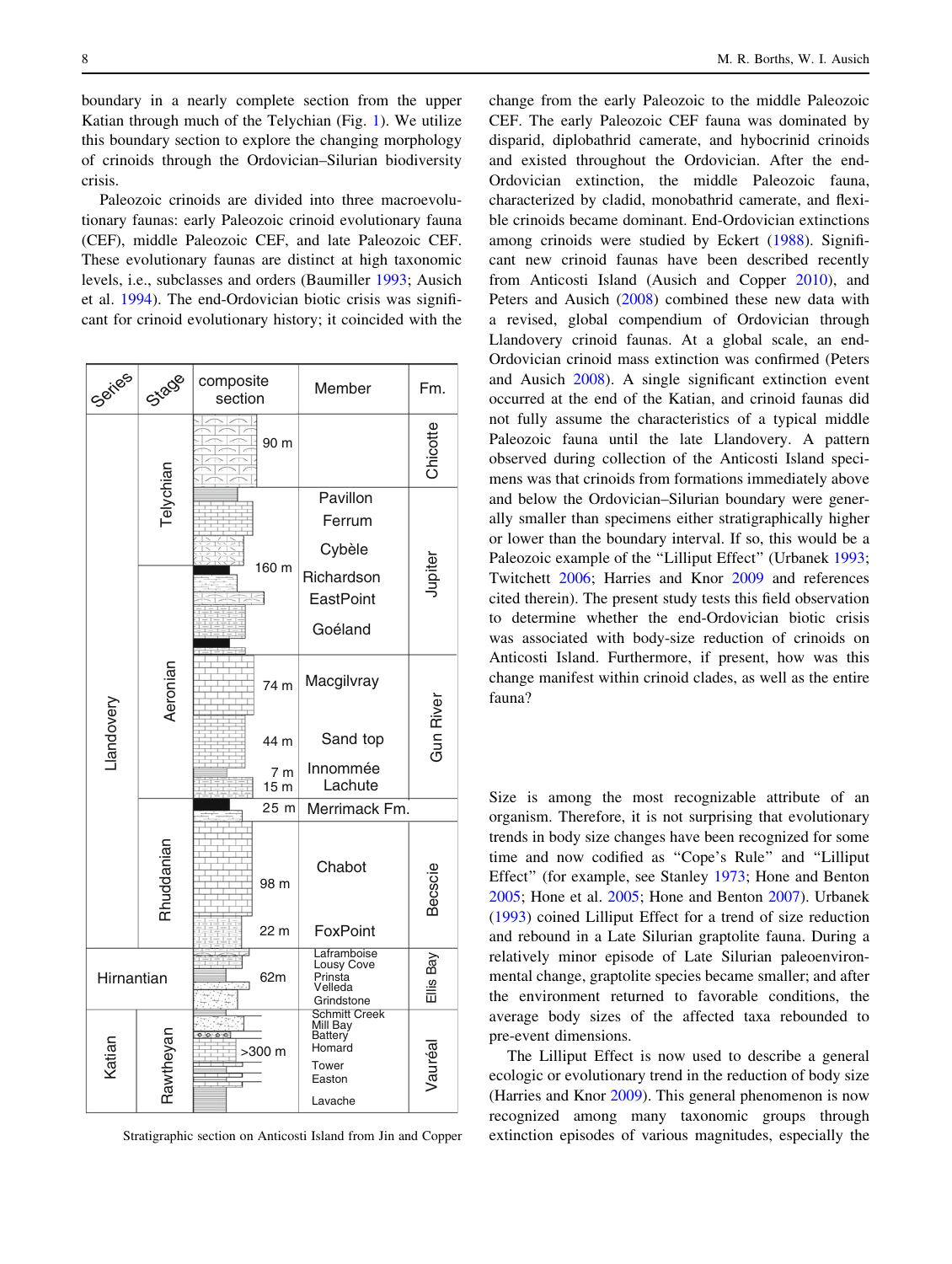big five extinction intervals. Examples, among many, include Early Silurian corals (Kaljo [1996](#page-10-0)), Late Silurian graptolites (Urbanek [1993\)](#page-11-0), Late Devonian conodonts (Girard and Renaud [1996\)](#page-10-0), Late Permian gastropods and bivalves (Twitchett [2007\)](#page-11-0), Late Permian brachiopods (Weihong et al. [2006](#page-11-0)), Cenozoic foraminifera (Schmidt et al. [2004;](#page-10-0) Wade and Olsson [2009\)](#page-11-0), and Cenozoic bivalves (Lockwood [2005](#page-10-0)).

In the current broader definition of the Lilliput Effect, the evolutionary trend toward small body size may occur in four ways. (1) The body size of individuals within a species may decrease during a biotic crisis and recover thereafter, which is the original Urbanek ([1993\)](#page-11-0) concept. Harries and Knor [\(2009](#page-10-0)) referred to this as ''dwarfing,'' and Twitchett ([2006](#page-11-0)) termed this ''within-lineage size decrease''. (2) "Faunal stunting" (Harries and Knor [2009\)](#page-10-0) occurs when the surviving taxa are preferentially smaller. This is a form of species sorting and was referred to as the ''extinction of large taxa'' mode of Twitchett ([2006](#page-11-0)). (3) ''Miniaturization'' is the origination of taxa after the extinction with smallersized species than present in predecessor lineages. (4) A pattern of decrease in average body size after an extinction could result from large taxa with post-extinction Lazarus gaps (Twitchett [2006\)](#page-11-0).

The patterns of size change through time are easier to detect than the identification of a single or multiple cause(s) driving this evolutionary trend. A series of potential causes have been suggested by several authors, including biotic collapse in primary productivity, change in salinity, change in oxygen levels, general biotic stress, temperature change, and loss of symbiotic associates (Lockwood [2005](#page-10-0); Wade and Peterson [2008;](#page-11-0) Wade and Twitchett [2009](#page-11-0)). Harries and Knor [\(2009](#page-10-0)) also suggested the ''Island Rule'' (Van Valen [1973\)](#page-11-0) and ''Bergmann's Rule'' (Bergmann [1847;](#page-9-0) Meire and Dayan [2003\)](#page-10-0). The Island Rule posits that larger organisms tend to become smaller when they invade an island with limited resources. Bergmann's Rule involves geographic/latitudinal replacements. The latter has been proposed for Ordovician–Silurian faunas (Rong et al. [2006\)](#page-10-0) and Frasnian-Famennian faunas (Copper [1986\)](#page-9-0).

## Anticosti Island stratigraphy

Anticosti Island is approximately 200 km long and 50 km at its widest point and is situated near the mouth of the St. Lawrence River in Quebec, Canada. More than 850 m of strata are exposed on the island, most of which are from shallow marine, shelly depositional facies (Fig. [1](#page-1-0)). The Anticosti Island stratigraphic section records nearly continuous mixed carbonate and siliciclastic sedimentation from the upper Katian (later Ordovician) through most of the Llandovery (early Silurian). Thus, the end-Ordovician

biodiversity collapse and recovery is preserved here in shelly facies better than anywhere else. Deposition and preservation of the Anticosti succession resulted from a complex history, the last phases of which include deposition in the Anticosti foreland basin and the fact that this region has been largely unaffected by deformation associated with orogenic activity along eastern North America (Waldron et al. [1998;](#page-11-0) Copper and Long [1998](#page-9-0); Long [2007](#page-10-0); and others).

Biostratigraphic, chronostratigraphic, and sequence stratigraphic studies continue on strata from the Anticosti Section (e.g., Desrochers et al. [2010\)](#page-10-0). The stratigraphy from Copper and Long ([1998\)](#page-9-0) is used here; and it is clear that the Vauréal Formation represents the upper Katian, and all or most of the Ellis Bay Formation is within the Hirnantian. The earliest Llandovery, the Rhuddanian, includes the Becscie and Merrimack Formations. The Aeronian (middle Llandovery) includes the Gun River Formation and the lower Jupiter Formation (Goéland through Richardson members). The youngest portion of the Anticosti Island section (Cybéle Member of the Jupiter Formation through the Chicotte Formation) is Telychian (Long and Copper [1987](#page-10-0); Copper and Long [1989](#page-9-0), [1998](#page-9-0); Copper [2001.](#page-9-0)

# Methods

Calyx volume is used as a proxy for crinoid body size. The calyx is a finite morphological element that is relatively commonly preserved. Also, in most instances crinoid species and genera can be identifiable based primarily on calyx morphology. The calyx is defined from the top of the column to the position where the arms become free from the calyx (Ausich et al. [1999,](#page-9-0) which may be either at the radial plate or following fixed brachials and interradial plates). Two measurements were taken for every known adult Anticosti Island crinoid specimen with sufficient preservation: (1) the maximum calyx height (from the top of the column to the position where arms became free); and (2) the maximum calyx diameter (Ubaghs [1978](#page-11-0)). Generally, the maximum diameter is at the distal end of the calyx where the arms become free. However, in crinoids with an ellipsoidal calyx shape, the maximum diameter is below the level where arms become free.

In the majority of specimens, calyx shape was classified as either a cone, bowl, or ellipsoid (Ubaghs [1978,](#page-11-0) fig. 72). Cone-shaped calyxes have straight margins leading from a position near the intersection with the column to the maximum width at the origination of the free arms. Bowlshaped calyxes have convex calyx sides, yielding nearly a semi-circular cross-section with the maximum width at the origin of the free arms. Ellipsoidal calyxes have a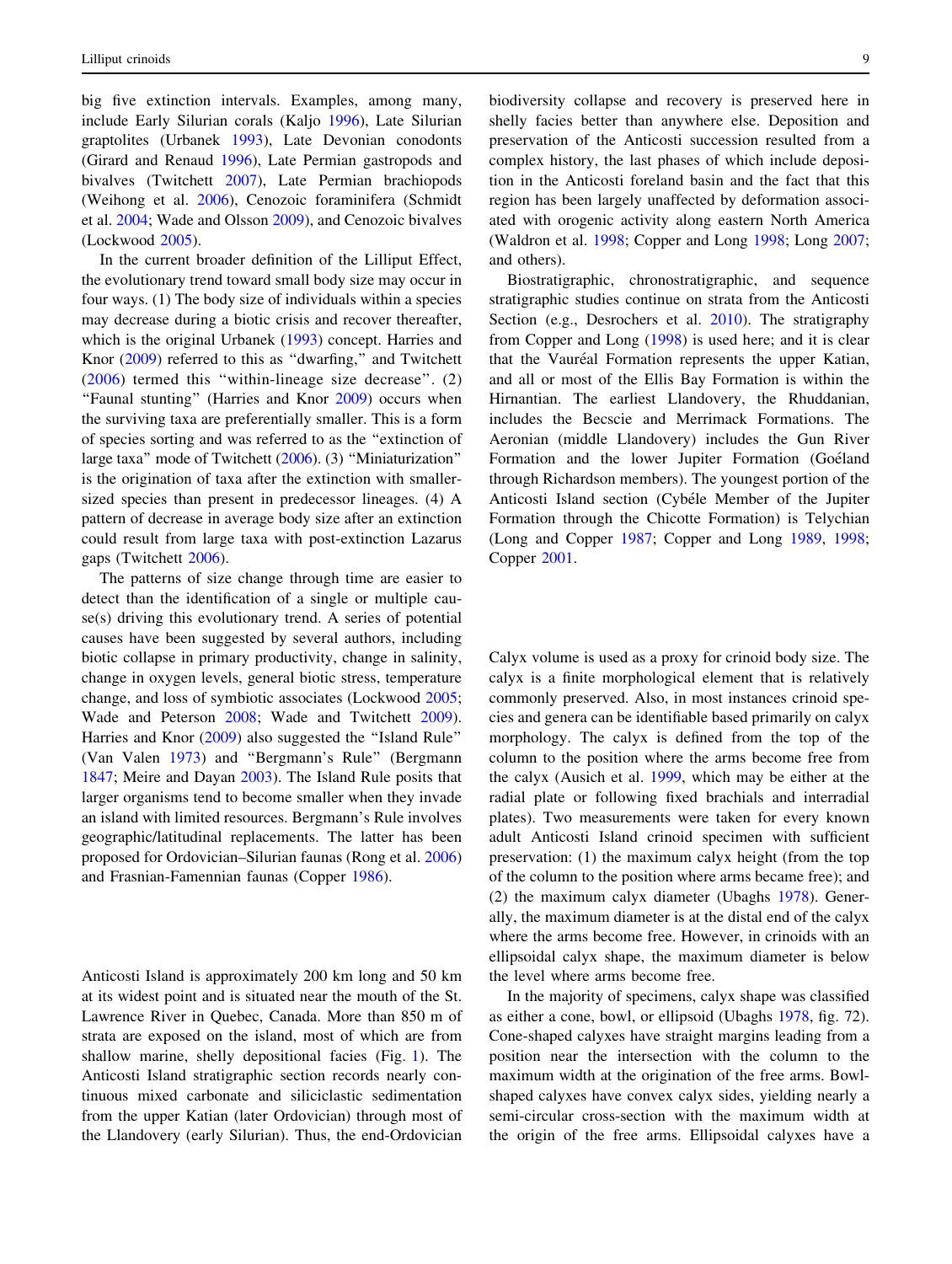pseudo-elliptical cross-section with the widest diameter of the calyx below the distal margin of the calyx.

Given the maximum calyx height, maximum calyx diameter, and calyx shape, the overall volume of the calyx was approximated with standard volume calculations for a cone, a hemisphere, and an ellipsoid. Calyx volume could be adequately approximated in this way for all crinoids except the unusual, bilaterally symmetrical Calceocrinidae (see Ubaghs [1978\)](#page-11-0). The volume of the calceocrinid calyx was estimated as a box, so height, width, and depth were measured.

None of the calyxes conformed precisely to any of these ideal geometric forms. However, the idealized shapes do approximate volume for these crinoids, and inaccuracies in volume estimates because of deviation from the ideal shapes are considered insignificant compared to the four orders of magnitude of volume range among Anticosti crinoid calyxes. Calyx dimensions were measured, and volume was estimated for 150 Anticosti Island specimens and 570 specimens were identified to species and used herein. Taxonomic identifications follow Ausich and Copper [\(2010](#page-9-0)).

All crinoids complete enough to measure the calyx height and width are included, with the exception of specimens that are clearly juveniles. Juvenile crinoids are recognizable because they have abnormally high and narrow brachials (Brower [1978\)](#page-9-0), in addition to a relatively small size.

In order to portray more accurately the calyx size distribution among Anticosti Island crinoids, all identifiable specimens from each formation were included in the analysis. Data for taxon means and measured specimens only are also given. Mean calyx volumes among formations were compared using the Mann–Whitney  $U$  test (Hammer et al. [2001](#page-10-0)).

For bootstrapping, pair-wise comparisons were made of calyx volume between adjacent stratigraphic units (Resampling Stats8 [http://www.resample.com\)](http://www.resample.com). In each case, the bootstrap procedure resampled the larger of the two samples 1,000 times with the resampling size equivalent to the smaller of the two samples. Comparison was then made between the 95% confidence interval of the resampled means and the observed mean of the smaller sample.

## Results for the entire fauna

Absolute sizes for all measured specimens in each formation are plotted in Figs. [2,](#page-4-0) [3.](#page-4-0) The Jupiter Formation had the most measured specimens (56) and identified specimens (244), whereas the Gun River Formation had the fewest (5) measured specimens and identified specimens (23).

However, the percentage of measured to available specimens is relatively constant throughout the section at 25.1% (range for formation: 21.7–32.5%). The overall distribution of body sizes within a formation is also similar in all formations, with many smaller specimens and fewer larger specimens (although not evident in Fig. [2](#page-4-0)f because of the very small sample size, it also applies to the Gun River). The largest specimens from the Jupiter and Chicotte formations are significantly larger than from all other formations (Fig. [3](#page-4-0), Table [1](#page-5-0)). Of formations older than the Jupiter, the Vauréal Formation has the largest specimens (Fig. [2\)](#page-4-0).

These mean values are compared to the means of only measured specimens and means of species means in each formation (Table [2](#page-5-0)). There is variation in absolute values, but the same relative differences exist. There is an overall dominance of large specimens in the Chicotte Formation; and the Chicotte has the largest specimens of the Monobathrida, Dendrocrinida, Flexibilia, and Disparida (Table [3](#page-5-0)). The largest Cyathocrinida is in the Vauréal Formation, and the largest Diplobathrida is from the Ellis Bay Formation. The smallest Dendrocrinida and Flexibilia are from the Vauréal Formation, the smallest Cyathocrinida is from the Ellis Bay Formation, the smallest Diplobathrida is from the Becscie Formation, and the smallest Monobathrida and Disparid are from the Jupiter Formation.

The Mann–Whitney  $U$  test (Table [4\)](#page-5-0) and bootstrapping (Fig. [4\)](#page-6-0) indicate a statistically significant size decrease in crinoid calyx volume from the Vauréal to the Ellis Bay, which coincides with the end-Katian crinoid extinction identified by Peters and Ausich ([2008\)](#page-10-0). The Mann–Whitney  $U$  significance comparing Vauréal crinoid mean calyx volume to that of the Ellis Bay is  $p = 0.035$  (Table [4](#page-5-0)). There is not a statistical difference between Ellis Bay and the Becscie ( $p = 0.114$ ). Thereafter, a statistically significant difference exists in each additional step through the Anticosti Island stratigraphy, with a decrease between the Becscie and Gun River formations and increase between both the Gun River and Jupiter formations and the Jupiter and Chicotte formations (Table [4](#page-5-0)).

#### Evolutionary trends within clades

The trend of mean values through the section for major crinoid clades (subclasses or orders) is given in Fig. [5](#page-6-0). Not all clades are represented in every formation, but the same general pattern exists for the entire fauna. Monobathrid specimens amenable to measurement do not occur in the Vauréal, but there is a decrease after the Ellis Bay and an increase thereafter (Fig. [5](#page-6-0)a, b). The trend for the disparids (from the Ellis Bay through the Jupiter formations) is basically the same as the monobathrids (Fig. [5](#page-6-0)f).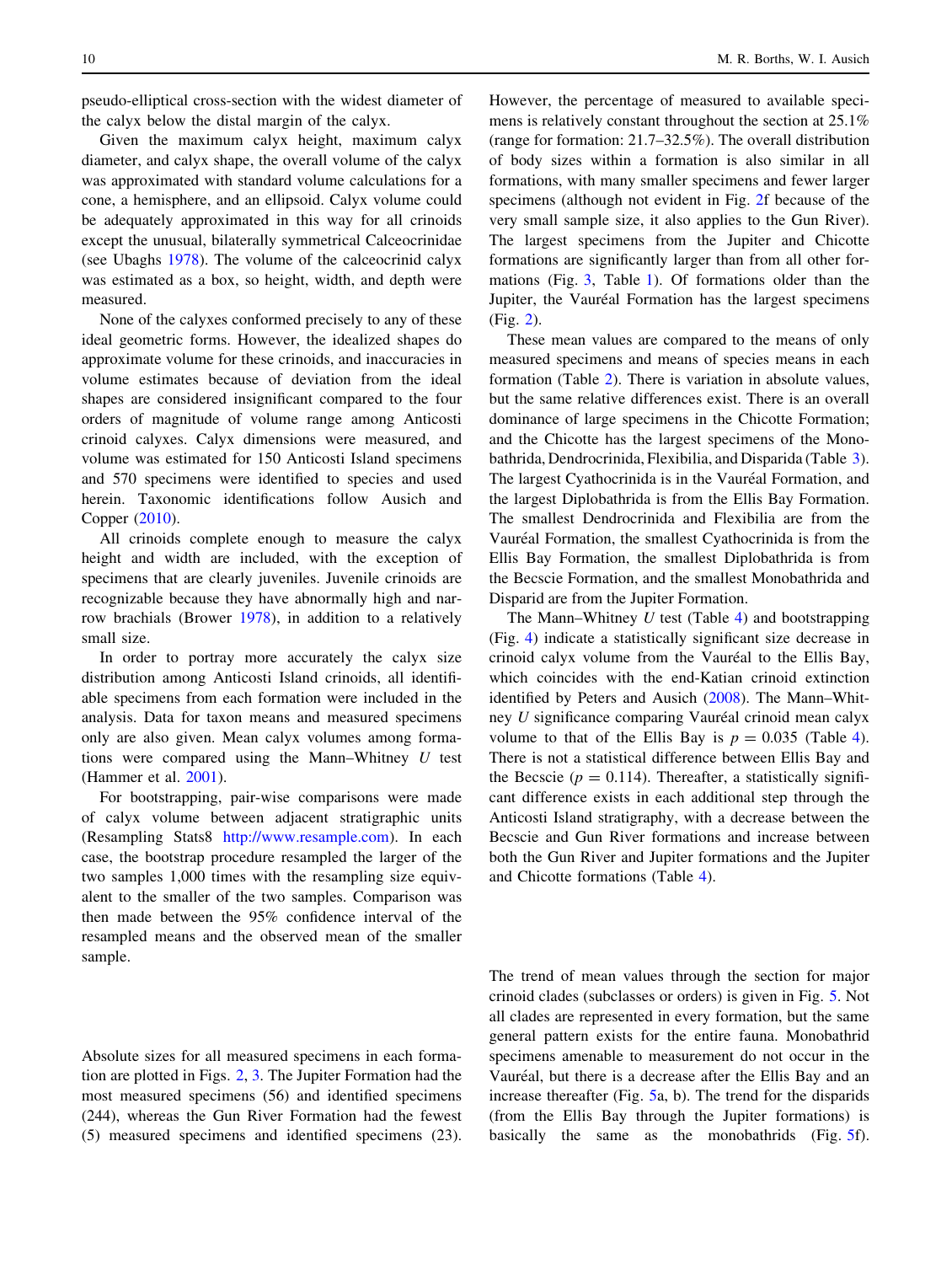<span id="page-4-0"></span>

Fig. 2 Rank-order distribution of calyx volumes for each formation on Anticosti Island (note largest volumes truncated)



Fig. 3 Complete rank-order distribution of calyx volumes for the Jupiter and Chicotte formations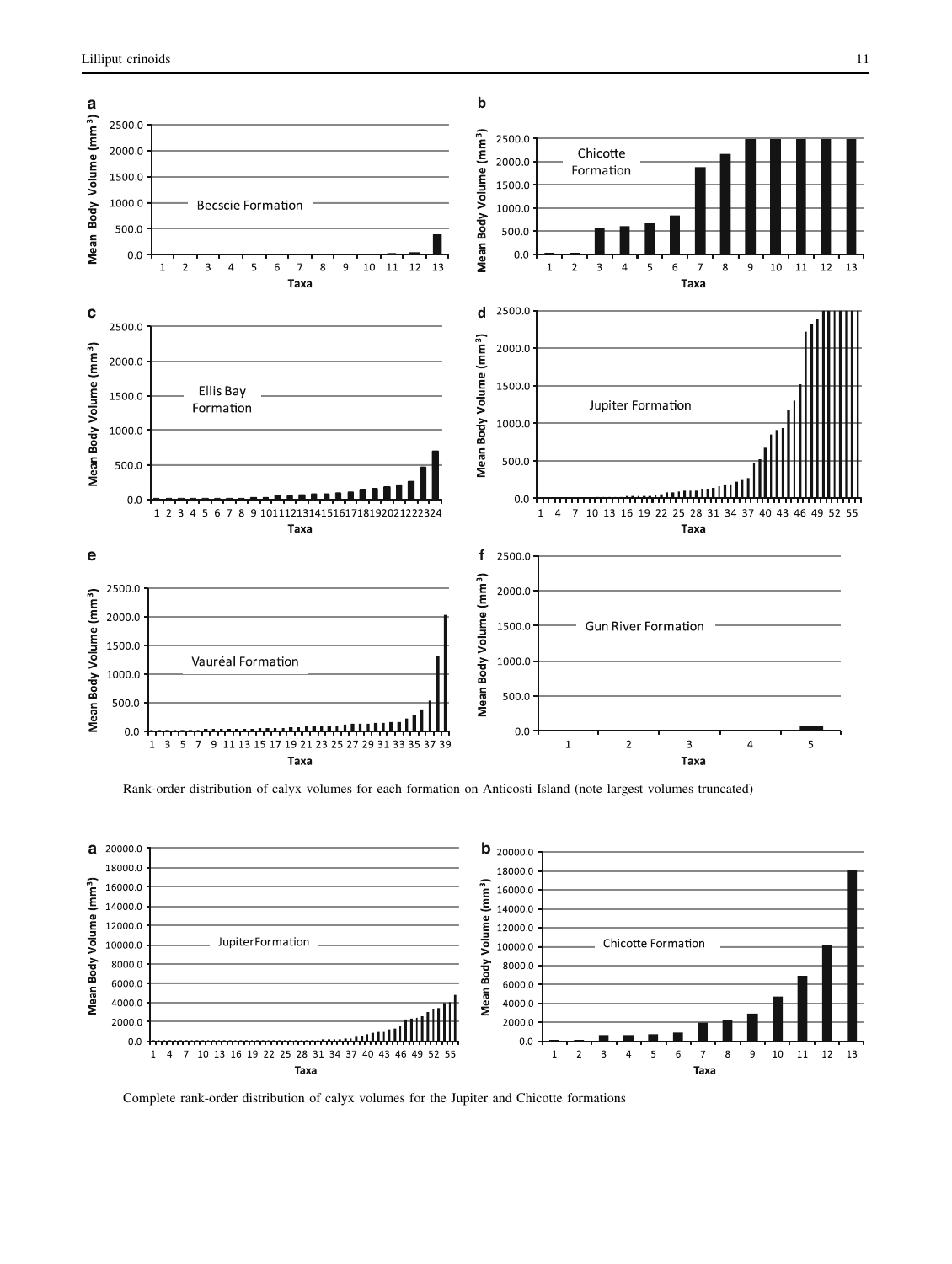<span id="page-5-0"></span>Table 1 Smallest and largest specimens in each formation

|                             | Smallest species                                              | Largest species                                                     |  |  |
|-----------------------------|---------------------------------------------------------------|---------------------------------------------------------------------|--|--|
| Chicotte<br>Formation       | 2.3<br>Pisocrinus<br>quinquelobus                             | 12451.1<br>Abacocrinus latus<br>Monobathrida                        |  |  |
| Jupiter Formation           | Disparida<br>1.2<br>Eomyelodactylus<br>springeri<br>Disparida | 4439.9<br>Stiptocrinus hulveri<br>Diplobathrida                     |  |  |
| Gun River<br>Formation      | 1.8<br>Eomvelodactylus<br>donovani<br>Disparida               | 74.1<br>Stipatocrinus hulveri<br>Monobathrida                       |  |  |
| <b>Becscie</b><br>Formation | 2.6<br>Dendrocrinus leptos<br>Dendrocrinida                   | 398.2<br>Apoarchaeocrinus<br><i>anticostiensis</i><br>Diplobathrida |  |  |
| Ellis Bay<br>Formation      | 2.8<br>Dendrocrinus leptos<br>Dendrocrinida                   | 695.5<br>Ursucrinus stellatus<br>Diplobathrida                      |  |  |
| Vauréal<br>Formation        | 0.8<br>Dendrocrinus<br>minutus<br>Dendrocrinida               | 2032.2<br>Carabocrinus boltoni<br>Cyathocrinida                     |  |  |

Measurements in mm<sup>3</sup>

Table 2 Calyx volume means for each formation

| with species |
|--------------|
|              |
|              |
|              |
|              |
|              |
|              |
|              |

For ''species means'' the mean value of every species is averaged. For "all specimens," all collected specimens are included with the volume for each specimen the mean value for that species in that formation. Measurements in mm<sup>3</sup>

The largest formation mean for diplobathrids is in the Ellis Bay Formation, indicating a large calyx volume increase from the Vauréal Formation before a drop to the Becscie. The importance of this different trend is unclear, because the Ellis Bay value is from a single specimen (Ursucrinus stellatus Ausich and Copper) (Fig. [5d](#page-6-0)). Other diplobathrids increase in size in the Jupiter Formation (Fig. [5](#page-6-0)c). Flexibles have a similar but less pronounced increase from the Vauréal to the Ellis Bay, then the flexibles' trend mirrors

Table 3 The largest and smallest species in each major crinoid clade

|               | Smallest species          | Largest species           |  |  |
|---------------|---------------------------|---------------------------|--|--|
| Diplobathrida | 8.0                       | 4439.9                    |  |  |
|               | Becsciecrinus adonis      | <b>Bucucrinus</b> saccus  |  |  |
|               | <b>Bescsie Formation</b>  | Jupiter Formation         |  |  |
| Monobathrida  | 7.1                       | 12451.1                   |  |  |
|               | Jovacrinus jugum          | Abacocrinus latus         |  |  |
|               | Jupiter Formation         | Chicotte Formation        |  |  |
| Dendrocrinida | 0.8                       | 2159.1                    |  |  |
|               | Dendrocrinus minutus      | Myosocrinus chicottensis  |  |  |
|               | Vauréal Formation         | Chicotte Formation        |  |  |
| Cyathocrinida | 335.5                     | 2032.20                   |  |  |
|               | Euspirocrinus gagnoni     | Carabocrinus boltoni      |  |  |
|               | Ellis Bay Formation       | Vauréal Formation         |  |  |
| Flexibilia    | 15.5                      | 673.2                     |  |  |
|               | Clidochirus vaurealensis  | Ladacrinus sp.            |  |  |
|               | Vauréal Formation         | Chicotte Formation        |  |  |
| Disparida     | 1.2                       | 576.9                     |  |  |
|               | Eomyelodactylus springeri | Corvucrinus schucherti    |  |  |
|               | Jupiter Formation         | <b>Chicotte Formation</b> |  |  |

Table 4 Mann-Whitney  $U$  results for formational comparisons

|                        | Chicotte Jupiter |         | Gun<br>River | Becscie | Ellis<br>Bay   | Vauréal |
|------------------------|------------------|---------|--------------|---------|----------------|---------|
| Chicotte               |                  |         |              |         |                |         |
| Jupiter                | < 0.001          |         |              |         |                |         |
| Gun River $\leq 0.001$ |                  | < 0.001 |              |         |                |         |
| Becscie                | < 0.001          | 0.02    | < 0.001      |         |                |         |
| Ellis Bay              | < 0.001          | 0.060   | < 0.001      | 0.114   |                |         |
| Vauréal                | < 0.001          | 0.063   | < 0.001      | < 0.001 | $0.035 \times$ |         |

the general faunal trend thereafter. The entire pattern of dendrocrinids and cyathocrinids is consistent with the overall crinoid trend.

A few crinoid families are represented in two or more formations, and these are illustrated in Fig. [6.](#page-7-0) Unfortunately, the data for each family are incomplete. However, given the available occurrences, families exhibit the basic pattern as for all crinoids. The lone exception is the change from the Vauréal to the Ellis Bay formations, where the Vauréal dendrocrinid is smaller than those of the Ellis Bay. Again, the Vauréal is only represented by a single, in this case, very small specimen, so its significance is unclear.

Disparids and diplobathids are clades characteristic of the early Paleozoic CEF; whereas monobathrids, cladids, and flexibles are characteristic of the middle Paleozoic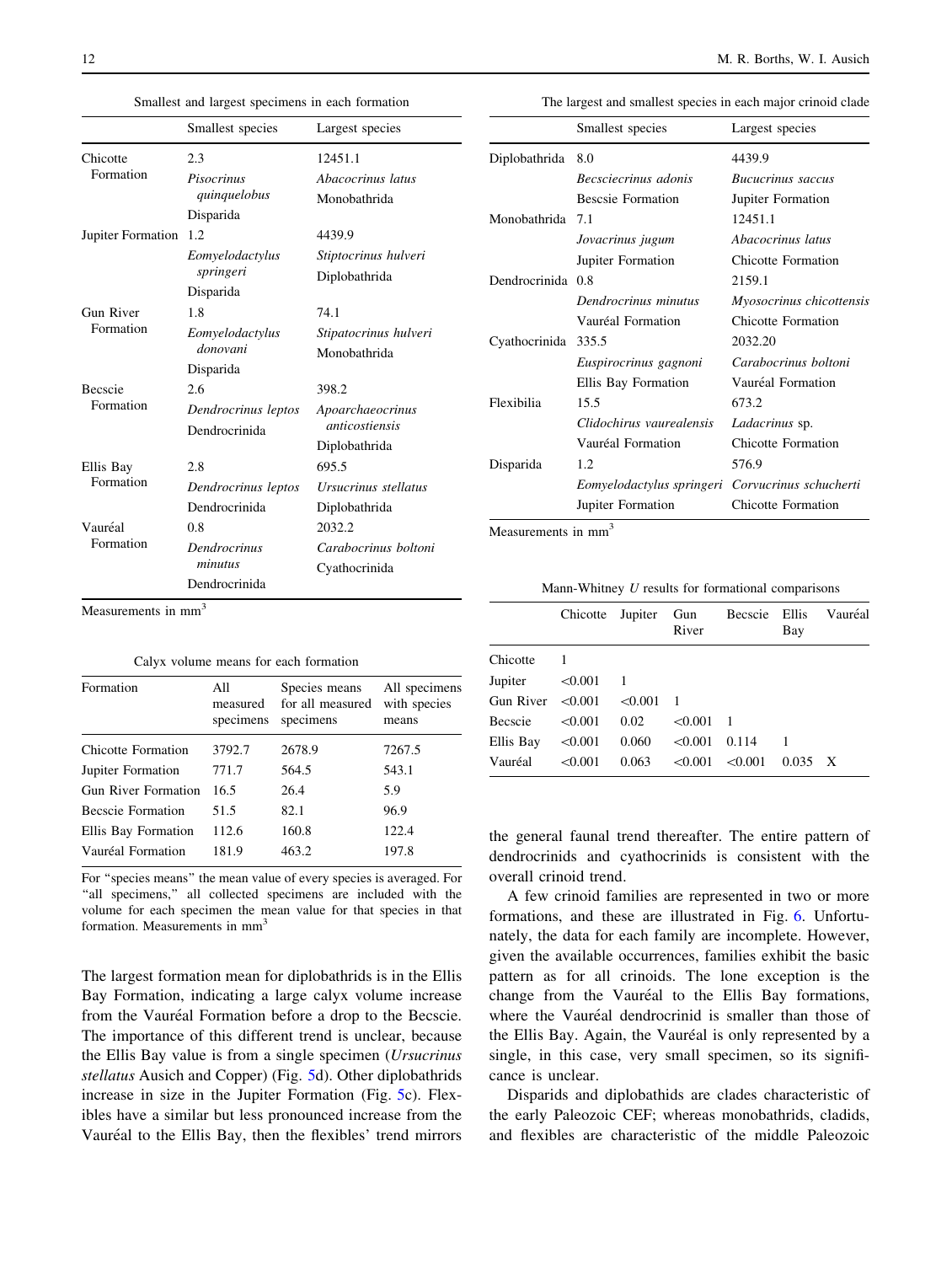<span id="page-6-0"></span>



( $V$  Vauréal Formation,  $E$  Ellis Bay Formation,  $B$  Becscie Formation,

Fig. 4 Bootstrapping results comparing the 95% confidence intervals for a given formation to the mean of the observed calyx volumes from a subjacent or superjacent formation indicatged with an arrow.





J Jupiter Formation)

CEF. There is no distinction among size change patterns of clades from the contrasting CEFs across the Ordovician– Silurian boundary. Further, all clades rebound in body size by at least the Telychian Chicotte Formation.

## **Discussion**

Unlike later in their history, crinoid macroevolutionary dynamics were directly affected by global extinction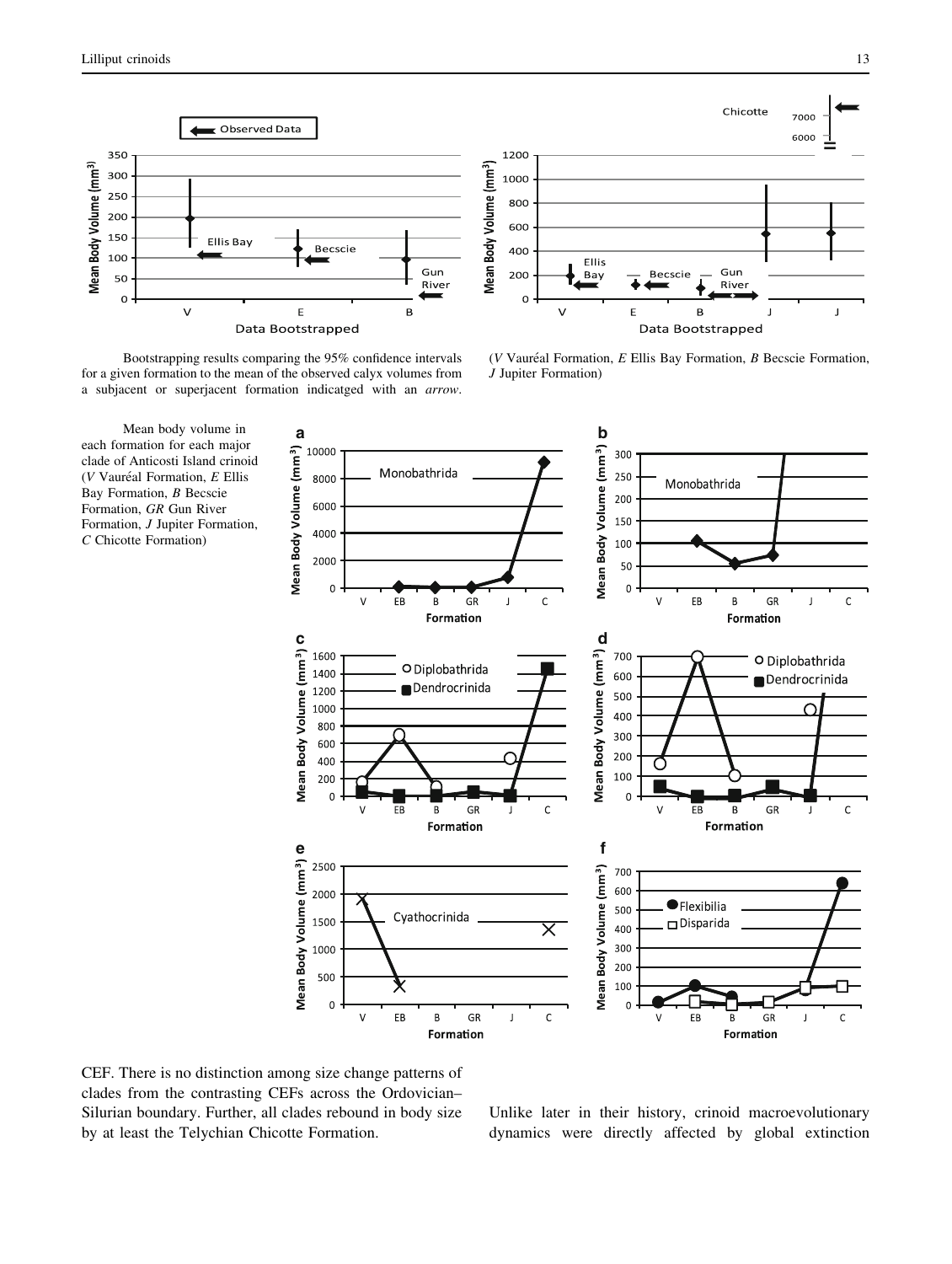<span id="page-7-0"></span>

Fig. 6 Mean calyx volume in each formation for each family that has multiple representation in formations through the Anticosti stratigraphy

pressures during the end-Ordovician interval (compare Ausich et al. [1994](#page-9-0) and Peters and Ausich [2008\)](#page-10-0). The end-Ordovician biotic crisis induced the Lilliput Effect among crinoids, as evidenced by significant crinoid size reduction through the end-Ordovician extinction interval on Anticosti Island.

The stage-level time slices through the Anticosti Island succession range from approximately 1.5–4.7 Ma (Ogg et al. [2008\)](#page-10-0); therefore, the data analyzed here can only be interpreted from an evolutionary time perspective. As presently understood, no species and only three genera cross the Katian–Hirnantian global extinction interval on Anticosti Island, and only one species and four genera range through the Hirnantian to the Rhuddanian (Ordovician–Silurian boundary on Anticosti Island) (Ausich and Copper [2010](#page-9-0)). 18% (2 of 11) of the Hirnantian and 43% (3 of 7) of the Becscie Formation crinoid genera on Anticosti Island are new. Consequently, Anticosti Island crinoids through the end-Ordovician biotic crisis correspond to the miniaturization mode of the Lilliput Effect, which resulted from the evolution of new, smaller taxa during the recovery phase of mass extinction.

A variety of facies are preserved on Anticosti Island. Most formations contain a diversity of facies from deep to shallow environments (Copper and Long [1998,](#page-9-0) among many others). It is possible that the Lilliput Effect sizereduction in this boundary-crossing fauna may indicate convergent adaptations in separate lineages to paleoenvironmental conditions. The smallest specimens occur in the Ellis Bay, Becscie, and Gun River formations. The deepwater Gun River Formation almost exclusively contains very small specimens. However, the Ellis Bay and Becscie formations are represented by both deep- and shallow-water facies, as are other formations with crinoids. The Vauréal to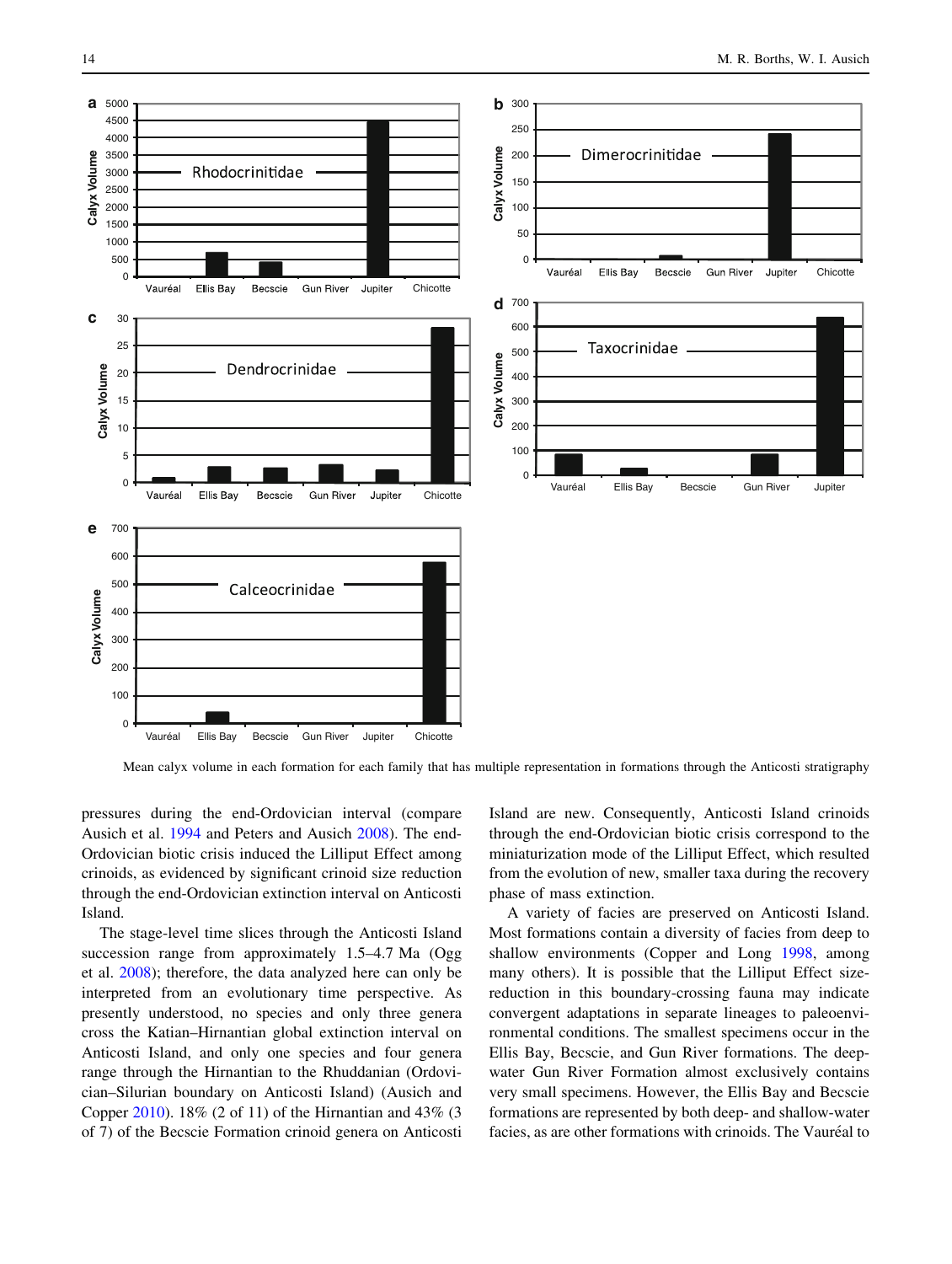Ellis Bay boundary and the Ordovician–Silurian boundary are bounded by strata that represent very shallow-water facies in the Laframboise Member of the Ellis Bay Formation and the Fox Point Member of the Becscie Formation. Another pertinent comparison is among reefal facies. Very small crinoids are associated with reefs in the Laframboise Member of the Ellis Bay Formation (mean  $=$ 99.1 mm<sup>3</sup>; SD = 94.8), immediately below the Ordovician–Silurian boundary. In contrast, crinoids associated with reefs during the Silurian (East Point Member of the Jupiter Formation and the Chicotte Formation) are among the largest crinoids on the island. The Silurian reef-associated faunas had mean volumes of  $1,872.2$  mm<sup>3</sup> (SD = 760.1) for the East Point member; and Chicotte crinoids are even larger, although it is difficult in all cases to separate non-reef from reef-associated Chicotte specimens. Therefore, water depth and depositional facies cannot be argued as the primary factor controlling the body size of these animals. Rather, factors other than paleoenvironmental and facies conditions, such as a deteriorating climate and community dynamics must have exerted a more direct control on crinoid success and maximum body sizes. This trend counters that identified for the Ordovician radiation when body size increased among trilobites and brachiopods (Finnegan and Droser [2009](#page-10-0)).

# Getting small

The estimated body sizes discussed here are the volumes of the crinoid calyx, i.e., from the point where arms become free to the top of the column. This volume is directly correlated with the mass of calcite secreted in the body wall and the volume of viscera (digestive system, reproductive system, and other coelomic tissues.) Thus, the calyx volume reflects the metabolic costs of body building. If one infers a correlation in viscera volume to the volume of gonads, calyx size may also be correlated to fecundity. Overall body size also affects an organisms' ''niche placement.'' Although there is not a direct correlation of calyx or crown size to column height, it is reasonable to assume that a crinoid with a one or more order of magnitude smaller body would simply be a smaller crinoid with a shorter column, thus closer to the sea floor in lower tiers (Ausich [1980](#page-9-0); Ausich and Bottjer [1982](#page-9-0); Bottjer and Ausich [1987\)](#page-9-0). Brower [\(2006](#page-9-0)) demonstrated that calyx size is positively correlated to the length of the ambulacral tracts, thus the area of the filtration fan would also be smaller.

Thus, a smaller crinoid would presumably have lower fecundity and a diminished feeding capacity relative to its larger ancestor. These ''disadvantages'' may reflect adaptations to less-stable ecological conditions. Lower fecundity of a smaller crinoid could be offset by smaller crinoids reaching sexual maturity more rapidly. The diminished feeding capacity of a smaller filtration fan would be offset by a smaller crinoid requiring less caloric intake for growth and maintenance. Further, crinoids are segregated into niches based on the size of food particles they capture, which is primarily controlled by clade-specific parameters.

As discussed above, body size contrasts can commonly be explained as alternative life strategies. Understanding the reasons faunas experience the Lilliput Effect is not straightforward; and, of course, more than one cause may be responsible. In the case of Ordovician to Silurian crinoids, the cause(s) apparently left a record in data preserved at an evolutionary time resolution. Of the processes discussed above, a change in salinity, oxygen levels, and loss of symbionts can be eliminated because crinoids lack any photosynthetic symbionts and the Anticosti Island strata were deposited in a normal, open marine setting throughout the interval in question. Furthermore, based on available data (Ausich in prep.), there is no indication that the Hirnantian and Rhuddanian faunas were derived largely from a higher latitude, cooler-water Katian fauna, such as among brachiopods (Sheehan [1973](#page-10-0); Rong et al. [2006](#page-10-0)).

None of the other potential causes can be eliminated; and in fact, they could all be interrelated. These include biotic collapse in primary productivity, general biotic stress, temperature changes, and the Island Rule. There is not a doubt that the expansive shallow-water habitats of Ordovician epicontinental seas were largely eliminated globally. Anticosti Island was positioned in a foreland basin along the margin of Laurentia. The substantially smaller potential habitat was at least partially responsible for the significant biodiversity decline and could certainly have been a factor controlling overall body size.

It is also reasonable to assume a decrease in primary productivity in the oceans and an increase in general biotic stress would have accompanied the end-Ordovician climatic deterioration and the nearly complete loss of shallow-water habitats. In order to survive stressed conditions during this the biotic crisis, Ellis Bay and Becscie crinoids may have accelerated the onset of sexual maturity, thus reaching reproductive age earlier at smaller body sizes. This reduction in generation time and increase in genetic diversity per unit time may have provided opportunities for evolutionary novelty that led to new taxa. It is also possible that the success of crinoids through this crisis was dependent on evolutionary novelty, which eventually resulted in the radiation of the middle Paleozoic CEF that was firmly established by the late Llandovery (Ausich [1984\)](#page-9-0). The asymmetrical macroevolutionary pattern of size change among crinoids is consistent with the pattern for taxic data (Peters and Ausich [2008](#page-10-0)). These latter authors compared crinoid turnover rates through this stratigraphic interval to sediment package turnover rates. The two parameters were correlated through the end-Katian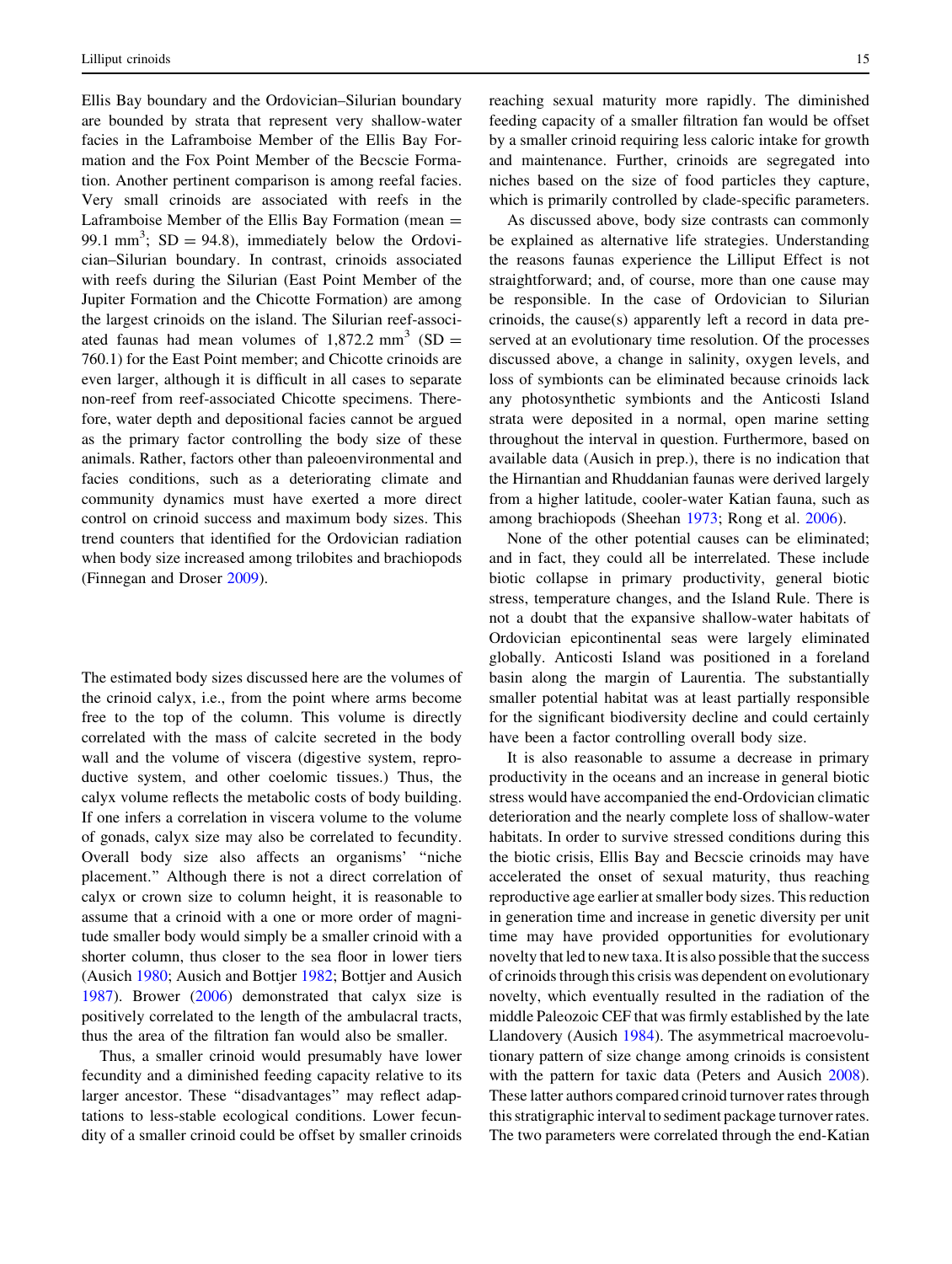<span id="page-9-0"></span>extinction but were not correlated during the recovery. Peters and Ausich [\(2008](#page-10-0)) argued that the contraction of epicontinental seas and all of the associated environmental stresses (common cause hypothesis of Peters [2005\)](#page-10-0) were responsible for the extinctions. However, the faunal recovery was delayed, perhaps because various biotic factors and evolutionary processes took more time for recovery. Similarly, the body volume data indicate that the end-Katian extinction occurred very rapidly (given the temporal resolution). The recovery occurred during an interval of cyclic climatic change, and it took as many as 7 Ma. This is another study that may have a profound impact on our view of the presentday biotic crisis, because rapid decreases in biodiversity and morphological disparity may take millions of years to recover, based on the results presented here.

# **Conclusions**

- 1. On Anticosti Island, the Ellis Bay Formation contains evidence of a distinct crinoid fauna that has a statistically significant smaller body size than previous crinoid faunas. Crinoid calyx volume was larger again by the late Aeronian and Telychian.
- 2. This interval of size decrease coincided with a global mass extinction of crinoids
- 3. Reduced body size co-occurs with the environmental stresses induced by a rapid, severe reduction of shallow habitats and climate cooling, resulting from the end-Ordovician glacial epoch.
- 4. Elements of the middle Paleozoic CEF were not established by a more successful adaptation to diminutive body size, although a more rapid recovery of size may have allowed cladids, monobathrids and flexibles to seize on large-bodied niches formerly occupied by the morphologically diverse Early Paleozoic crinoid fauna.
- 5. Along with work on Early Silurian corals, this study marks the oldest reported incidence of the Lilliput Effect, and further establishes the Lilliput Effect as a significant evolutionary trend coincident with the first of the ''Big Five'' mass-extinction events.

Acknowledgments This work was supported by National Geographic Society grant 6789-00 and NSF grant EAR-0205968 to WIA. Careful reviews by George D. Sevastopulo and Gary D. Webster improved this manuscript.

## References

Ausich, W. I. (1980). A model for niche differentiation in lower Mississippian crinoid communities. Journal of Paleontology, 54, 273–288.

- Ausich, W. I. (1984). Calceocrinids from the Early Silurian (Llandoverian) Brassfield Formation of southwestern Ohio. Journal of Paleontology, 58, 1167–1185.
- Ausich, W. I., & Bottjer, D. J. (1982). Tiering in suspension-feeding communities on soft substrata throughout the Phanerozoic. Science, 216(4542), 173–174.
- Ausich, W. I., Brett, C. E., Hess H., & Simms, M. J. (1999). Crinoid form and function. In H. Hess, W. I. Ausich, C. E. Brett & M. J. Simms (Eds.) Fossil Crinoids (pp 3–30). Cambridge: Cambridge University Press
- Ausich, W. I., & Copper, P. (2010). Anticosti Island Crinoid Monograph. Palaeontographica Canadiana, 29, 157
- Ausich, W. I., Kammer, T. W., & Baumiller, T. K. (1994). Demise of the middle Paleozoic crinoid fauna: a single extinction event or rapid faunal turnover? Paleobiology, 20, 345–361.
- Barnes, C. R., & Bergström, S. M. (1988). Conodont biostratigraphy of the uppermost Ordovician and lowermost Silurian. British Museum of Natural History (Geology) Bulletin, 84, 325–343.
- Baumiller, T. K. (1993). Survivorship analysis of Paleozoic Crinoidea: effect of filter morphology on evolutionary rates. Paleobiology, 19, 304–321.
- Bergmann, C. (1847). Über die Verhältnisse der wärmeökonomie der Tiere zu ihrer Grösse. Göttinger Studien, 3, 595–708.
- Berry, W. B. N., & Boucot, A. J. (1973). Glacioeustatic control of Late Ordovician–Early Silurian platform sedimentation and faunal change. Bulletin of Geological Society of America, 84, 275–284.
- Bottjer, D. J., & Ausich, W. I. (1987). Phanerozoic development of tiering in soft substrata suspension-feeding communities. Paleobiology, 12, 400–420.
- Brenchley, P. J. (1989). The Late Ordovician Extinction. In S. K. Donovan (Ed.), Mass extinctions: processes and evidence (pp. 104–132). New York: Columbia University Press.
- Brenchley, P. J., Carden, G. A. F., Hints, L., Kaljo, D., Marshall, J. D., Martma, T., et al. (2003). High-resolution stable isotope stratigraphy of upper Ordovician sequences: constraints on the timing of bioevents and environmental changes associated with mass extinction and glaciation. Geological Society of America Bulletin, 115, 89–104.
- Brenchley, P. J., Marshall, J. D., Carden, G. A. F., Robertson, D. B. R., Long, D. G. F., Meidla, T., et al. (1994). Bathymetric and isotopic evidence for a short-lived Late Ordovician glaciation in a greenhouse period. Geology, 22, 295–298.
- Brower, J. C. (1978). Camerates. In R. C. Moore & C. Teichert (Eds.), Treatise on invertebrate paleontology, Part T Echinodermata 2 (1) (pp. T244–T263). Lawrence, Kansas: Geological Society of America and University of Kansas Press.
- Brower, J. C. (2006). Ontogeny of the food-gathering system in Ordovician crinoids. Journal of Paleontology, 80, 430–446.
- Chen, X., Melchin, M. J., Fan, J. & Mitchell, C. E. (2003). Ashgillian graptolite fauna of the Yangtze region and the biogeographical distribution of diversity in the latest Ordovician. Bulletin de la Societe Geologique de France, 174, 141–148.
- Copper, P. (1986). Fransian/Famennian mass extinction and coldwater oceans. Geology, 14, 835–839.
- Copper, P. (2001). Reefs during multiple crises towards the Ordovician–Silurian boundary: Anticosti Island, eastern Canada, and worldwide. Canadian Journal of Earth Sciences, 38, 153–171.
- Copper, P., & Long, D. G. F. (1989). Stratigraphic revisions for a key Ordovician–Silurian boundary section, Anticosti Island, Canada. Newsletters on Stratigraphy, 21, 59–73.
- Copper, P., & Long, D. G. F. (1998). Field guide to carbonates and reefs of Anticosti Island, Québec. In A. Desrochers, P. Copper & D. Long (Eds.), Paleontology stratigraphy and sedimentology of lower to middle Paleozoic rocks of the Anticosti Basin: National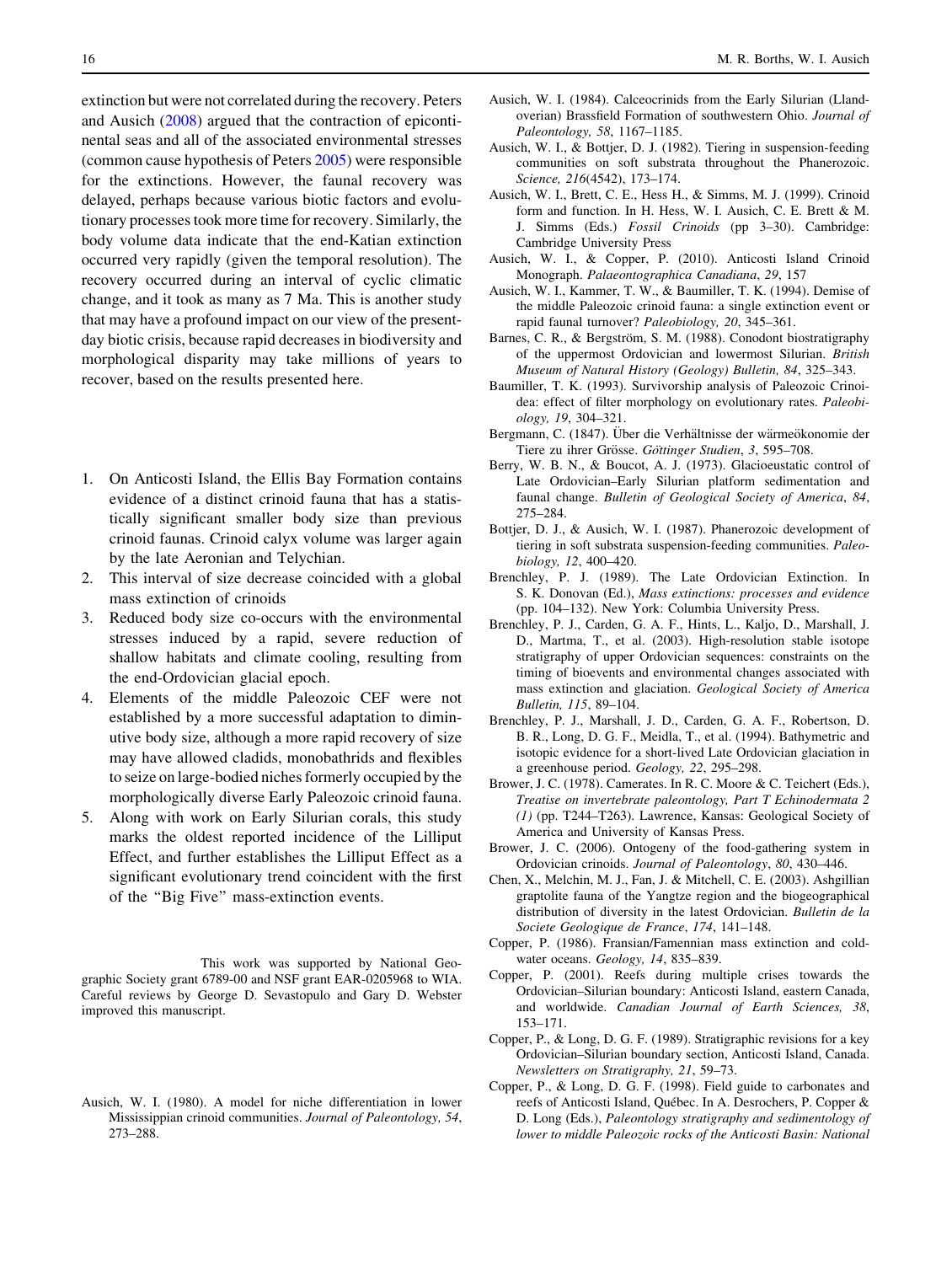<span id="page-10-0"></span>Park of Mingon Islands and Anticosti Island (pp. 1–97). Geological Association of Canada B Mineralogical Association of Canada, Joint Meeting, Quebec, Field Trip B8 Guidebook.

- Desrochers, A., Farley, C., Achab, A., Asselin, A., & Riva, J. F. (2010). A far-field record of the end Ordovician glaciation: the Ellis Bay Formation, Anticosti Island, Eastern Canada. Palaeogeography, Palaeoclimatology, Palaeoecology, 296, 248–263.
- Donovan, S. K. (1989). The significance of the British Ordovician crinoid fauna. Modern Geology, 13, 243–255.
- Donovan, S. K. (1994). The Late Ordovician extinctions of crinoids in Britain. National Geographic Research and Exploration, 10, 72–79.
- Eckert, J. D. (1988). Late Ordovician extinction of North American and British crinoids. Lethaia, 21, 147–167.
- Finnegan, S., & Droser, M. L. (2009). Body size, energetics, and the Ordovician restructuring of marine ecosystems. Paleobiology, 34, 342–359.
- Finney, S. C., Berry, W. B. N., Cooper, J. D., Ripperdan, R. L., Sweet, W. C., Jacobson, S. R., et al. (1999). Late Ordovician mass extinction: a new perspective from stratigraphic sections in central Nevada. Geology, 27, 215–218.
- Ghienne, J. (2003). Late Ordovician sedimentary environments, glacial cycles, and post-glacial transgression in the Taoudeni Basin, West Africa. Palaeogeography, Palaeoclimatology, Palaeoecology, 189, 117–145.
- Girard, C., & Renaud, S. (1996). Size variations in conodonts in response to the upper Kellwasser crisis (upper Devonian of the Montagne Noire, France). Comptes Rendus de l'Academie des Sciences Serie IIa, 323, 435–442.
- Grahn, Y., & Caputo, M. V. (1992). Early Silurian glaciations in Brazil. Palaeogeography, Palaeoclimatology, and Palaeoecology, 99, 9–15.
- Grahn, Y., & Caputo, M. V. (1994). Late Ordovician evolution of the intracratonic basins in north-west Gondwana. Geologische Rundschau, 84, 665–668.
- Hallam, A. & Wignall, P.B. (1997). Latest Ordovician extinctions: one disaster after another. In A. Hallam & P. B. Wignall (Eds.), Mass extinctions and their aftermath (pp. 39–57). New York: Oxford University Press.
- Hammer, Ø., Harper, D. A. T. & Ryan, P. D. (2001). PAST: paleontological statistics software package for education and data analysis. Palaeontologia Electronica, 4(1), 1–9. [http://](http://palaeo-electronica.org/2001_1/past/issue1_01.htm) [palaeo-electronica.org/2001\\_1/past/issue1\\_01.htm](http://palaeo-electronica.org/2001_1/past/issue1_01.htm).
- Harper, D. A. T., & Rong, J. (1995). Patterns of change in the brachiopod faunas through the Ordovician–Silurian interface. Modern Geology, 20, 83–100.
- Harries, P. J., & Knor, P. O. (2009). What does the 'Lilliput Effect' mean? Palaeogeography, Palaeoclimatology, Palaeoecology, 284, 4–10.
- Herrmann, A. D., Haupt, B. J., Patzkowsky, M. E., Seidov, D., & Slingerland, R. L. (2004b). Response of Late Ordovician paleoceanography to changes in sea level, continental drift, and atmospheric  $pCO_2$ : potential causes for long-term cooling and glaciation. Palaeogeography, Palaeoclimatology, Palaeoecology, 210, 385–401.
- Herrmann, A. D., Patzkowsky, M. E., & Pollard, D. (2004a). The impact of paleogeography  $pCO<sub>2</sub>$ , poleward ocean heat transport and sea level change on global cooling during the Late Ordovician. Palaeogeography, Palaeoclimatology, Palaeoecology, 206, 59–74.
- Hone, D. W. E., & Benton, M. J. (2005). The evolution of large size: how does Cope's Rule work? Trends in Ecology and Evolution, 20, 4–7.
- Hone, D. W. E., & Benton, M. J. (2007). Cope's Rule in the Pterosauria and differing perceptions of Cope's Rule at differing

taxonomic levels. Journal of Evolutionary Biology, 20, 1164–1170.

- Hone, D. W. E., Keesey, T. M., Pisani, D., & Purvis, A. (2005). Macroevolutionary trends in Dinosauria: Cope's Rule. Journal of Evolutionary Biology, 18, 587–595.
- Kaljo, D. (1996). Diachronous recovery patterns in Early Silurian corals, graptolites, and acritarchs. In M. B. Hart (Ed.), Biotic recovery after mass extinction events. Geological Society Special Publication 102, 127–133.
- Kaljo, D., Hints, L., Männik, P., & Nolvak, J. (2008). The succession of Hirnantian events based on data from Baltica: brachiopods, chitinozoans, conodonts, and carbon isotopes. Estonian Journal of Earth Sciences, 57, 197–218.
- Kump, L. R., Arthur, M. A., Patzkowsky, M. E., Gibbs, M. T., Pinkus, D. S., & Sheehan, P. M. (1999). A weathering hypothesis for glaciation at high atmospheric  $pCO<sub>2</sub>$  during the Late Ordovician. Palaeogeography, Palaeoclimatology, Palaeoecology, 152, 173–187.
- Lefebvre, V., Servais, T., François, L., & Averbuch, O. (2010). Did a Katian large igneous province trigger the Late Ordovician glaciation? A hypothesis tested with a carbon cycle model. Paleogeography, Palaeoclimatology, Palaeoecology, 296, 310–319.
- Lockwood, R. (2005). Body size, extinction events, and early Cenozoic record of veneroid bivalves; a new role for recoveries? Paleobiology, 31, 578–590.
- Long, D. G. F. (2007). Tempestite frequency curves: a key to Late Ordovician and Early Silurian subsidence, sea level change, and orbital forcing in the Anticosti foreland basin, Quebec, Canada. NRC Canada, 44, 413–431.
- Long, D. G. F., & Copper, P. (1987). Stratigraphy of the Upper Ordovician Vauréal and Ellis Bay Formations, eastern Anticosti Island. Canadian Journal of Earth Sciences, 24, 1807–1820.
- McKerrow, W. S. (1979). Ordovician and Silurian changes in sea level. Journal of the Geological Society, 136, 137–146.
- Meire, S., & Dayan, T. (2003). On the validity of Bergmann's rule. Journal of Biogeography, 30, 331–351.
- Melott, A. L., & Thomas, B. C. (2009). Late Ordovician geographic patterns of extinction compared with simulations of astrophysical ionizing radiation damage. Paleobiology, 35, 311–320.
- Ogg, J. G., Ogg, G., & Gradstein, F. M. (2008). The Concise Geologic Time Scale (p. 177). Cambridge: Cambridge University Press
- Peters, S. E. (2005). Geological constraints on the macroevolutionary history of marine animals. Proceedings of the National Academy of Sciences, USA, 102, 12326–12331.
- Peters, S. E., & Ausich, W. I. (2008). A sampling-adjusted macroevolutionary history for Ordovician-Early Silurian crinoids. Paleobiology, 34, 104–116.
- Rong, J.-Y., Boucot, A. J., Harper, D. A. T., Zahn, R.-B., & Newman, R. B. (2006). Global analysis of brachiopod faunas through the Ordovician and Silurian transition: reducing the role of the Lazarus effect. Canadian Journal of Earth Sciences, 43, 23–39.
- Schmidt, D. N., Thierstein, H. R., & Bollman, J. (2004). The evolutionary history of size variation of planktic foraminiferal assemblages in the Cenozoic. Palaeogeography, Palaeoclimatology, Palaeoecology, 212, 159–180.
- Sepkoski, J. J., Jr. (1981). A factor analytic description of the marine fossil record. Paleobiology, 7, 36–53.
- Sheehan, P. M. (1973). The relation of Late Ordovician to Ordovician–Silurian changeover in North America brachiopod faunas. Lethaia, 6, 147–154.
- Sheehan, P. M. (2001). The Late Ordovician mass extinction. Annual Review of Earth and Planetary Sciences, 29, 331–364.
- Stanley, S. M. (1973). An explanation for Cope's rule. Evolution, 27,  $1-26$ .